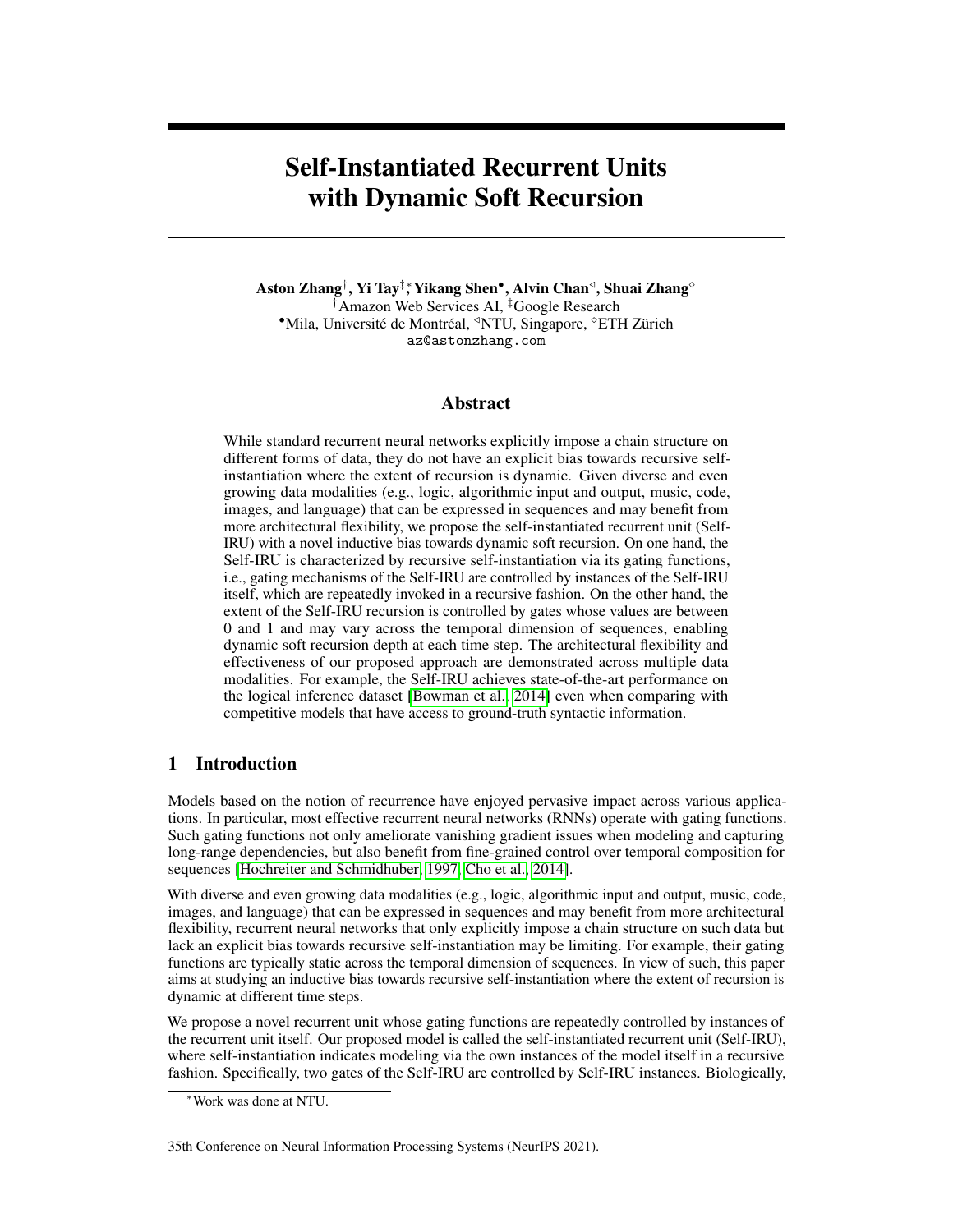this design is motivated by the prefrontal cortex/basal ganglia working memory indirection [\[Kriete](#page-10-1) [et al., 2013\]](#page-10-1). For example, a child Self-IRU instance drives the gating for outputting from its parent Self-IRU instance.

Our proposed Self-IRU is also characterized by the dynamically controlled recursion depths. Specifically, we design a dynamic soft recursion mechanism, which softly learns the depth of recursive self-instantiation on a per-time-step basis. More concretely, certain gates are reserved to control the extent of the Self-IRU recursion. Since values of these gates are between 0 and 1 and may vary across the temporal dimension, they make dynamic soft recursion depth at each time step possible, which could lead to more architectural flexibility across diverse data modalities.

This design of the Self-IRU is mainly inspired by the adaptive computation time (ACT) [\[Graves,](#page-9-2) [2016\]](#page-9-2) that learns the number of computational steps between an input and an output and recursive neural networks that operate on directed acyclic graphs. On one hand, the Self-IRU is reminiscent of the ACT, albeit operated at the parameter level. While seemingly similar, the Self-IRU and ACT are very different in the context of what the objective is. Specifically, the goal of the Self-IRU is to dynamically expand the parameters of the model, not dynamically decide how long to deliberate on input tokens in a sequence. On the other hand, the Self-IRU marries the benefit of recursive reasoning with recurrent models. However, in contrast to recursive neural networks, the Self-IRU is neither concerned with syntax-guided composition [\[Tai et al., 2015,](#page-11-0) [Socher et al., 2013,](#page-11-1) [Dyer et al., 2016,](#page-9-3) [Wang and Pan, 2020\]](#page-11-2) nor unsupervised grammar induction [\[Shen et al., 2017,](#page-11-3) [Choi et al., 2018,](#page-9-4) [Yogatama et al., 2016,](#page-11-4) [Havrylov et al., 2019\]](#page-10-2).

Our Contributions All in all, sequences are fundamentally native to the world, so the design of effective inductive biases for data in this form has far-reaching benefits across a diverse range of real-world applications. Our main contributions are outlined below:

- We propose the self-instantiated recurrent unit (Self-IRU). It is distinctly characterized by a novel inductive bias towards modeling via the own instances of the unit itself in a recursive fashion, where the extent of recursion is dynamically learned across the temporal dimension of sequences.
- We evaluate the Self-IRU on a wide spectrum of sequence modeling tasks across multiple modalities: logical inference, sorting, tree traversal, music modeling, semantic parsing, code generation, and pixel-wise sequential image classification. Overall, the empirical results demonstrate architectural flexibility and effectiveness of the Self-IRU. For example, the Self-IRU achieves state-of-the-art performance on the logical inference dataset [\[Bowman](#page-9-0) [et al., 2014\]](#page-9-0) even when comparing with competitive models that have access to ground-truth syntactic information.

**Notation** For readability, all vectors and matrices are denoted by lowercase and uppercase bold letters such as  $x$  and  $X$ , respectively. When a scalar is added to a vector, the addition is applied element-wise [\[Zhang et al., 2021\]](#page-11-5).

# 2 Method

This section introduces the proposed Self-IRU. The Self-IRU is fundamentally a recurrent model, but distinguishes itself in that the gating functions that control compositions over time are recursively modeled by instances of the Self-IRU itself, where the extent of recursion is dynamic. In the following, we begin with the model architecture that can recursively self-instantiate. Then we detail its key components such as how dynamic soft recursion is enabled.

## <span id="page-1-0"></span>2.1 Self-Instantiation

Given an input sequence of tokens  $x_1$ ; :::;  $x_T$ , the Self-IRU transforms them into hidden states throughout all the time steps:  $h_1$ ; :::;  $h_T$ . Denoting by L the user-specified maximum recursion depth, the hidden state at time step  *is* 

$$
\mathbf{h}_t = \text{Self-IRU}^{(L)}(\mathbf{x}_t; \mathbf{h}_{t-1}^{(L)})
$$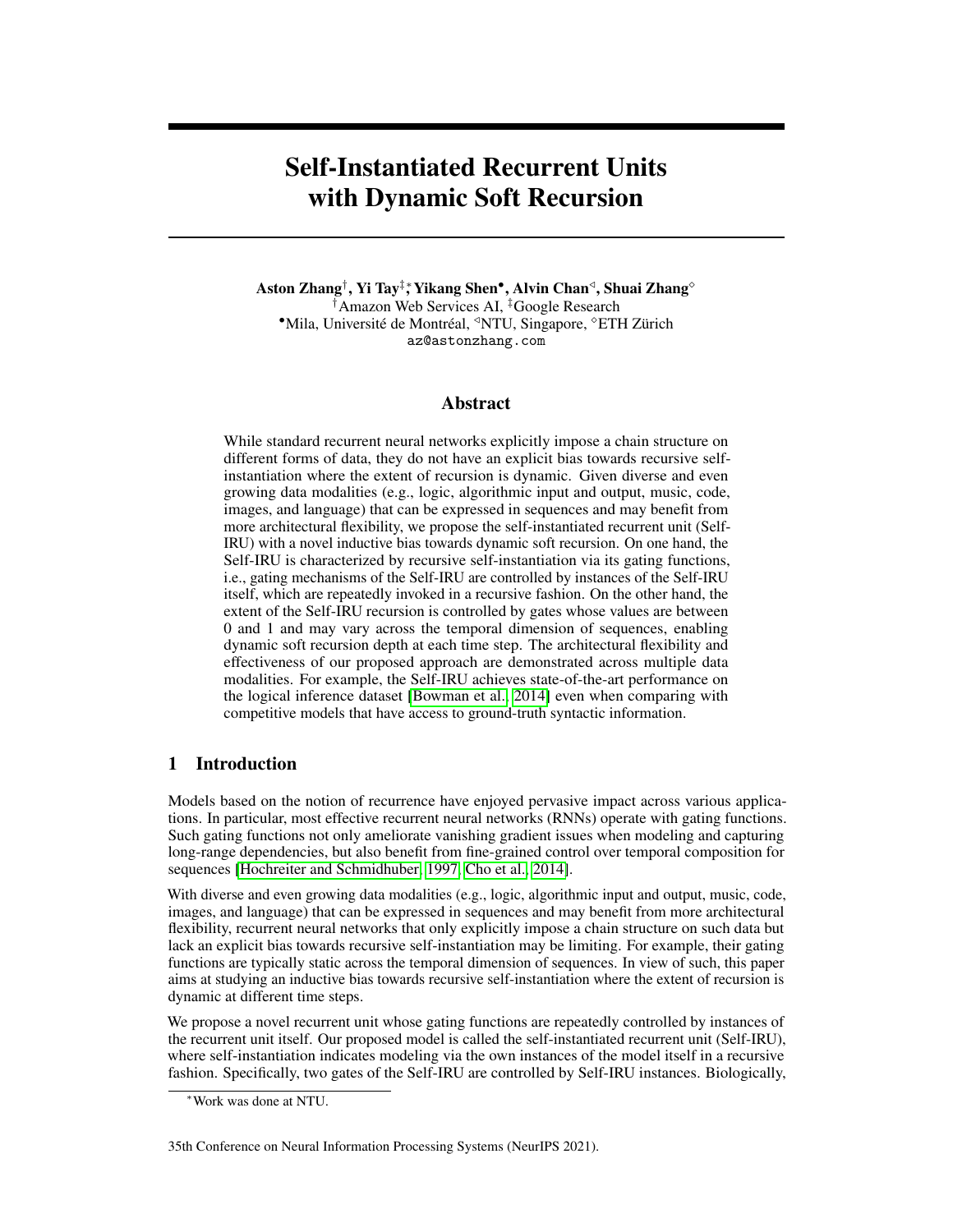<span id="page-2-0"></span>

Figure 1: The self-instantiated recurrent unit (Self-IRU) model architecture. Circles represent gates that control information flow from dotted lines, and squares represent transformations or operators.

where Self-IRU<sup>(L)</sup> is an instance of the Self-IRU model at recursion depth L and  $h_{t-1}^{(L)}$  is a hidden state at time step  $t \in \mathbb{1}$  and recursion depth L. In general, a Self-IRU instance at any recursion depth 0 *l L* returns a hidden state for that depth:

<span id="page-2-5"></span><span id="page-2-4"></span><span id="page-2-3"></span><span id="page-2-2"></span><span id="page-2-1"></span>Self-IRU<sup>(l)</sup>
$$
(\mathbf{x}_t; \mathbf{h}_{t-1}^{(l)}) = \mathbf{h}_t^{(l)}
$$

which involves the following computation:

$$
\mathbf{f}_t^{(l)} = \qquad _t^{(n)} \text{Self-IRU}^{(l-1)}(\mathbf{x}_t; \mathbf{h}_{t-1}^{(l-1)}) + (1 \qquad _t^{(n)})F_f^{(l)}(\mathbf{x}_t; \mathbf{h}_{t-1}^{(l)}) \tag{2.1}
$$

$$
\mathbf{o}_t^{(l)} = \qquad _t^{(n)} \text{Self-IRU}^{(l-1)}(\mathbf{x}_t; \mathbf{h}_{t-1}^{(l-1)}) + (1 \qquad _t^{(n)}) \mathbf{F}_o^{(l)}(\mathbf{x}_t; \mathbf{h}_{t-1}^{(l)}) \tag{2.2}
$$

$$
\mathbf{z}_t^{(l)} = \tanh \ \mathbf{F}_z^{(l)}(\mathbf{x}_t; \mathbf{h}_{t-1}^{(l)})
$$
 (2.3)

$$
\mathbf{c}_t^{(l)} = \mathbf{f}_t^{(l)} \quad \mathbf{c}_{t-1}^{(l)} + (1 \quad \mathbf{f}_t^{(l)}) \quad \mathbf{Z}_t^{(l)} \tag{2.4}
$$

$$
\mathbf{h}_t^{(l)} = \mathbf{o}_t^{(l)} \quad \mathbf{c}_t^{(l)} + \mathbf{x}_t \tag{2.5}
$$

where denotes the element-wise multiplication, denotes the sigmoid function, scalars  $\binom{n}{t}$  and  $\binom{n}{t}$  are soft depth gates at time step t and recursion node n in the unrolled recursion paths, and  $\binom{r}{t}$ .  $\stackrel{\scriptscriptstyle(i)}{f},$  $F_o^{(l)}$ , and  $F_z^{(l)}$  are base transformations at recursion depth *l*. Without losing sight of the big picture, we will provide more details of such soft depth gates and base transformations later.

On a high level, Figure [1](#page-2-0) depicts the Self-IRU model architecture. We highlight that two gating functions of a Self-IRU, the forget gate  $f_t^{(l)}$  in [\(2.1\)](#page-2-1) and the output gate  $o_t^{(l)}$  in [\(2.2\)](#page-2-2), are recursively controlled by instances of the Self-IRU itself. Therefore, we call both the forget and output gates the *self-instantiation gates*. The base case  $(l = 0)$  for self-instantiation gates is

$$
\mathbf{f}_t^{(0)} = \qquad \mathbf{F}_f^{(0)}(\mathbf{x}_t; \mathbf{h}_{t-1}^{(0)}) \quad \text{and} \quad \mathbf{o}_t^{(0)} = \qquad \mathbf{F}_o^{(0)}(\mathbf{x}_t; \mathbf{h}_{t-1}^{(0)}) \quad :
$$

At each recursion depth *l*, the candidate memory cell  $z_t^{(l)}$  at time step *t* is computed in [\(2.3\)](#page-2-3). Then in [\(2.4\)](#page-2-4), the forget gate  $f_t^{(l)}$  controls the information flow from  $z_t^{(l)}$  and the memory cell  $c_{t-1}^{(l)}$  at the previous time step to produce the memory cell  $c_t^{(l)}$  at the current time step t. As illustrated by the bottom arrow starting from  $x_t$  in Figure [1,](#page-2-0) the output gating in [\(2.5\)](#page-2-5) also adds a skip connection from residual networks to facilitate gradient flow throughout the recursive self-instantiation of the Self-IRU [\[He et al., 2016\]](#page-10-3).

## <span id="page-2-6"></span>2.2 Dynamic Soft Recursion

Now let us detail the soft depth gates  $\binom{n}{t}$  and  $\binom{n}{t}$  in [\(2.1\)](#page-2-1) and [\(2.2\)](#page-2-2) for time step t and recursion node  $n$  in the unrolled recursion paths. The index  $n$  is used to distinguish nodes at different positions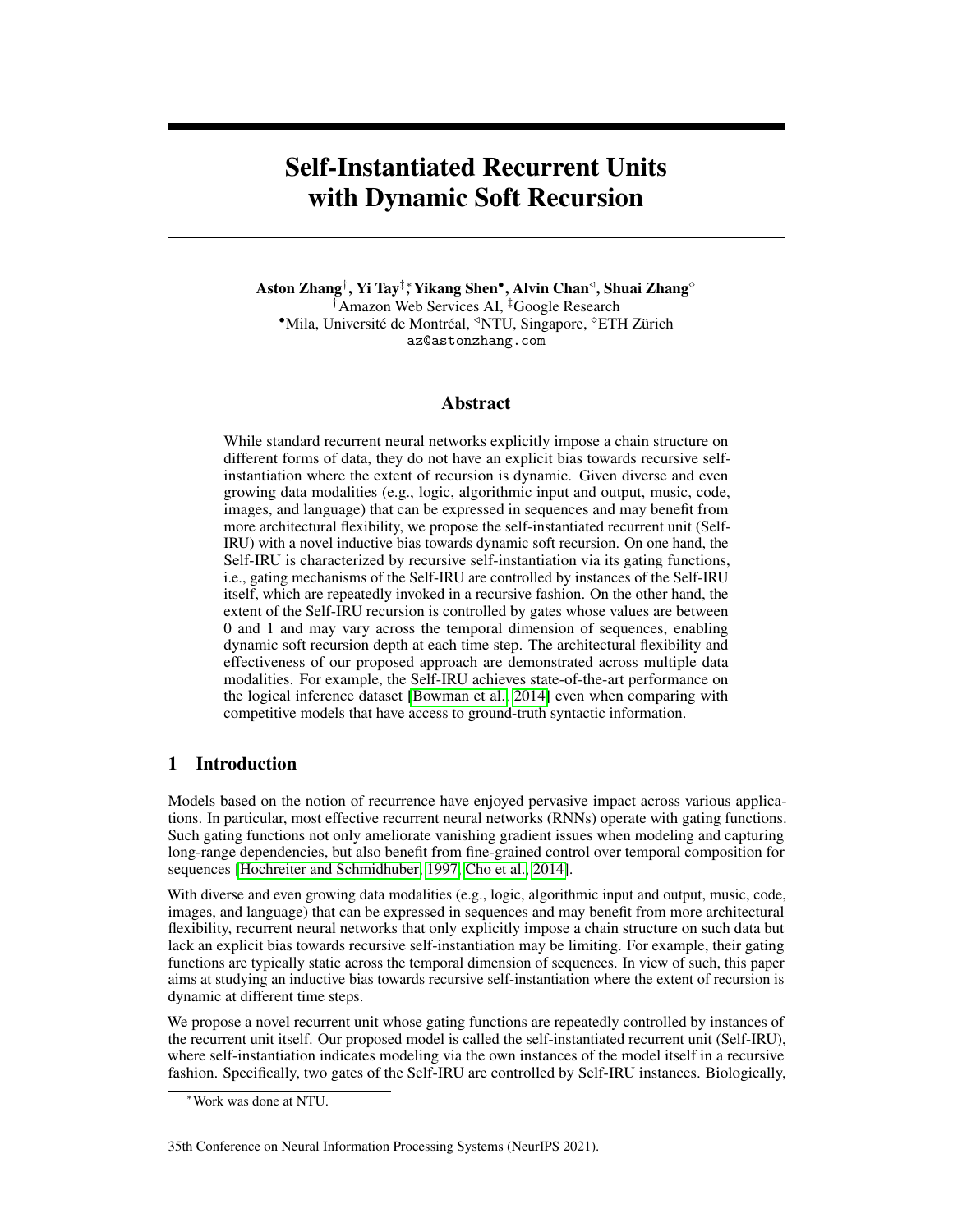<span id="page-3-0"></span>

Figure 2: Soft depth gates  $\binom{n}{t}$  and  $\binom{n}{t}$  for time step t and recursion node n (denoting F and R as the left child and the right child, respectively) control the extent of the Self-IRU recursion. The extent is indicated by greyscale of any node at the beginning of an arrow along an unrolled recursion path. These gates are between 0 and 1 and may vary across the temporal dimension, enabling dynamic soft recursion depth at each time step (here maximum depth  $L = 2$ ).

in the recursion tree (e.g., in Figure [2\)](#page-3-0) that is determined by the maximum recursion depth  $\mathcal{L}$ . We propose learning them in a data-driven fashion. Specifically, we parameterize  $\binom{n}{t}$  and  $\binom{n}{t}$  with

$$
\begin{array}{lll} (n) & = & \big(F_{\alpha}^{(n)}(\mathbf{X}_t)\big) \text{ and } \quad \begin{array}{l} (n) & = & \big(F_{\beta}^{(n)}(\mathbf{X}_t)\big) \end{array} \end{array}
$$

where  $F_*^{(n)}(\mathbf{x}_t) = \mathbf{W}_*^{(n)} \mathbf{x}_t + b_*^{(n)}$  2 R ( 2 f ; g) with weight parameters  $\mathbf{W}_*^{(n)}$  and bias parameters  $b_{*}^{(n)}$  both learned from data.

Together with the sigmoid function, these simple linear transformations of the input token  $x_t$  are applied dynamically at each time step  $t$  across the input sequence. Moreover, as shown in [\(2.1\)](#page-2-1) and [\(2.2\)](#page-2-2), mathematically  $0 < \int_{t}^{(n)} t^{(n)}$  < 1 control the extent of recursion at each recursion node *n*, enabling soft depth along any unrolled recursive self-instantiation path. Thus,  $\binom{n}{t}$  and  $\binom{n}{t}$  are called the *soft depth gates*.

Putting these together, Figure [2](#page-3-0) unrolls the recursive self-instantiation paths at two consecutive time steps to illustrate dynamic soft recursion depth. Specifically, the "softness" is indicated by greyscale of any node at the beginning of an arrow along an unrolled recursion path. In sharp contrast to multi-layer RNNs, Self-IRUs enable tree structures of self-instantiation, where the extent of recursion is dynamic (to be visualized in Section [3.7\)](#page-7-0).

#### <span id="page-3-1"></span>2.3 Base Transformations

At any recursion depth *l*,  $F_f^{(l)}$  $f_f^{(l)}$  in [\(2.1\)](#page-2-1),  $F_o^{(l)}$  in [\(2.2\)](#page-2-2), and  $F_z^{(l)}$  in [\(2.3\)](#page-2-3) are base transformations of the input  $\mathbf{x}_t$  and the hidden state  $\mathbf{h}_{t-1}^{(l)}$ . For example, we can model base transformations using RNN units (e.g., LSTM): at recursion depth *l*, for  $2 f f$ ; *o*; *zq* we have

$$
F_*^{(l)}(\mathbf{x}_t; \mathbf{h}_{t-1}^{(l)}) = RNN_*^{(l)}(\mathbf{x}_t; \mathbf{h}_{t-1}^{(l)})
$$

Alternatively, we may also model base transformations with linear layers that only transform the input  $\mathbf{x}_t$  using learnable weight parameters  $\mathbf{W}_*^{(l)}$  and bias parameters  $\mathbf{b}_*^{(l)}$  for  $2 f f$ ; o; zg:

$$
F_*^{(l)}(\mathbf{x}_t) = \mathbf{W}^{(l)}_* \mathbf{x}_t + \mathbf{b}^{(l)}_*
$$

The Self-IRU is agnostic to the choice of base transformations and we will evaluate different choices in the experiments. We will discuss how the Self-IRU can be useful as a (parallel) non-autoregressive model and connects to other recurrent models in the supplementary material.

## 3 Experiments

To demonstrate the architectural flexibility and effectiveness, we evaluate Self-IRUs on a wide range of publicly available benchmarks, perform ablation studies on the maximum recursion depth and base transformations, and analyze dynamics of soft depth gates.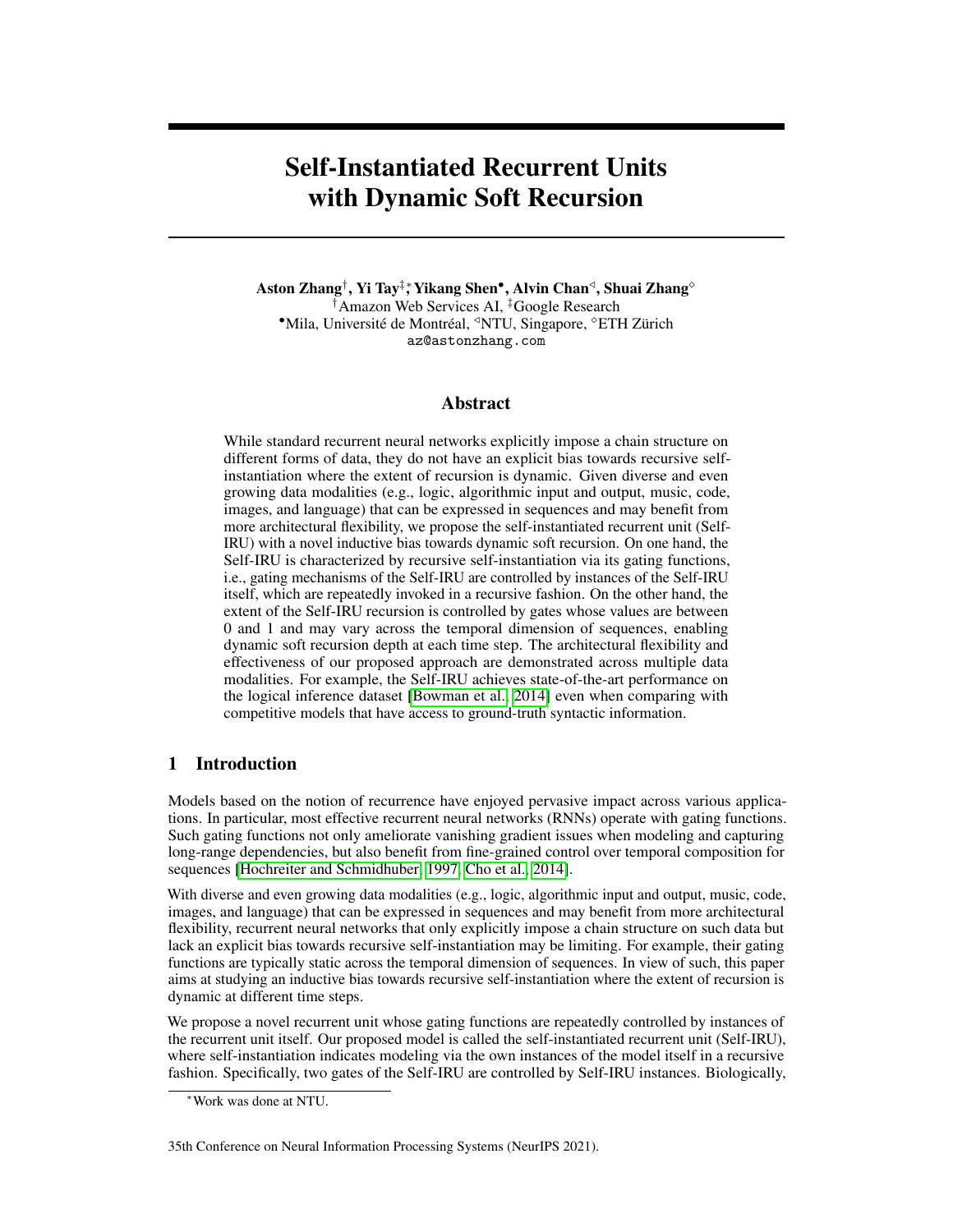#### 3.1 Pixel-wise Sequential Image Classification

The sequential pixel-wise image classification problem treats pixels in images as sequences. We use the well-established pixel-wise MNIST and CIFAR-10 datasets.

| Model                                             | #Params |       | MNIST CIFAR-10 |
|---------------------------------------------------|---------|-------|----------------|
| Independently R-RNN [Li et al., 2018a]            |         | 99.00 |                |
| r-LSTM with Aux Loss [Trinh et al., 2018]         |         | 98.52 | 72.20          |
| Transformer (self-attention) [Trinh et al., 2018] |         | 98.90 | 62.20          |
| TrellisNet [Bai et al., 2018b] (reported)         | 8.0M    | 99.20 | 73.42          |
| TrellisNet [Bai et al., 2018b] (our run)          | 8.0M    | 97.59 | 55.83          |
| Self-IRU                                          | 0.9M    | 99.04 | 73.01          |

<span id="page-4-0"></span>Table 1: Experimental results (accuracy) on the pixel-wise sequential image classification task.

Table [1](#page-4-0) reports the results of Self-IRUs against independently recurrent RNNs [\[Li et al., 2018a\]](#page-10-4), r-LSTMs with aux loss [\[Trinh et al., 2018\]](#page-11-6), Transformers (self-attention) [\[Trinh et al., 2018\]](#page-11-6), and TrellisNets [\[Bai et al., 2018b\]](#page-9-5). On both the MNIST and CIFAR-10 datasets, the Self-IRU outperforms most of the other investigated baseline models. For the only exception, parameters of the Self-IRU are only about 1=8 of those of the TrellisNet [\[Bai et al., 2018b\]](#page-9-5) while still achieving comparable performance. This supports that the Self-IRU is a reasonably competitive sequence encoder.

## 3.2 Logical Inference

We experiment for the logical inference task on the standard dataset<sup>[2](#page-4-1)</sup> proposed by [Bowman et al.](#page-9-0) [\[2014\]](#page-9-0). This classification task is to determine the semantic equivalence of two statements expressed with logic operators such as *not*, *and*, and *or*. As per prior work [\[Shen et al., 2018\]](#page-11-7), the model is trained on sequences with 6 or fewer operations and evaluated on sequences of 6 to 12 operations.

<span id="page-4-2"></span>Table 2: Experimental results (accuracy) on the logical inference task (symbol y denotes models with access to ground-truth syntax). The baseline results are reported from [\[Shen et al., 2018\]](#page-11-7). The Self-IRU achieves state-of-the-art performance.

|                                                              | #Operations  |       |      |            |        |        |
|--------------------------------------------------------------|--------------|-------|------|------------|--------|--------|
| Model                                                        | $=$ $\prime$ | $= 8$ |      | $= 9 = 10$ | $= 11$ | $= 12$ |
| Tree-LSTM <sup><math>\dagger</math></sup> [Tai et al., 2015] | 93.0         | 90.0  | 87.0 | 89.0       | 86.0   | 87.0   |
| LSTM [Bowman et al., 2014]                                   | 88.0         | 85.0  | 80.0 | 78.0       | 71.0   | 69.0   |
| RRNet [Jacob et al., 2018]                                   | 84.0         | 81.0  | 78.0 | 74.0       | 72.0   | 71.0   |
| ON-LSTM [Shen et al., 2018]                                  | 91.0         | 87.0  | 86.0 | 81.0       | 78.0   | 76.0   |
| Self-IRU                                                     | 97.0         | 95.0  | 93.0 | 92.0       | 90.0   | 88.0   |

We compare Self-IRUs with Tree-LSTMs [\[Tai et al., 2015\]](#page-11-0), LSTMs [\[Bowman et al., 2014\]](#page-9-0), RR-Nets [\[Jacob et al., 2018\]](#page-10-5), and ordered-neuron (ON-) LSTMs [\[Shen et al., 2018\]](#page-11-7) based on the common experimental setting in these works. Table [2](#page-4-2) reports our results on the logical inference task. The Self-IRU is a strong and competitive model on this task, outperforming ON-LSTM by a wide margin (+12% on the longest number of operations). Notably, the Self-IRU achieves state-of-the-art performance on this dataset even when comparing with Tree-LSTMs that have access to ground-truth syntactic information.

## 3.3 Sorting and Tree Traversal

We also evaluate Self-IRUs on two algorithmic tasks that are solvable by recursion: sorting and tree traversal. In sorting, the input to the model is a sequence of integers. The correct output is the sorted sequence of integers. Since mapping sorted inputs to outputs can be implemented in a recursive fashion, we evaluate the Self-IRU's ability to model recursively structured sequence data. An example input-output pair would be  $9; 1; 10; 5; 3$  !  $1; 3; 5; 9; 10$ . We evaluate on sequence length  $m = f5; 10g$ .

<span id="page-4-1"></span><sup>2</sup> <https://github.com/sleepinyourhat/vector-entailment>.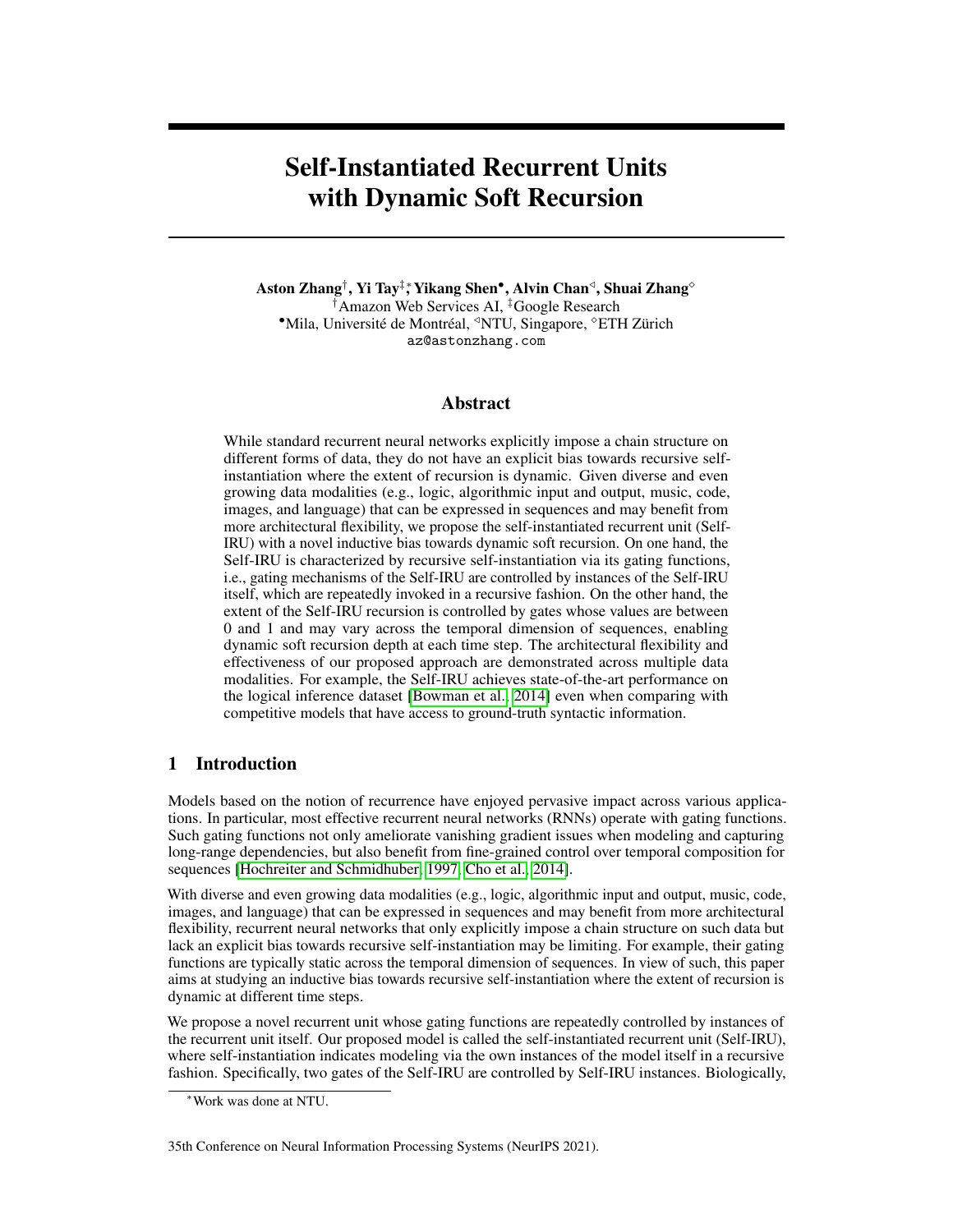In the tree traversal problem, we construct a binary tree of maximum depth  $n$ . The goal is to generate the postorder tree traversal given the inorder and preorder traversal of the tree. This is known to arrive at only one unique solution. The constructed trees have random sparsity where trees can grow up to maximum depth n. Hence, these trees can have varying depths (models can solve the task entirely when trees are fixed and full). We concatenate the postorder and inorder sequences, delimited by a special token. We evaluate on maximum depth  $n \geq 73/4/5/8/10q$ . For  $n \geq 75/8q$ , we ensure that each tree traversal has at least 10 tokens. For  $n = 10$ , we ensure that each path has at least 15 tokens. An example input-output pair would be  $13; 15; 4; 7; 5; X; 13; 4; 15; 5; 7!$  17; 15; 13; 4; 5.

We frame sorting and tree traversal as sequence-to-sequence [\[Sutskever et al., 2014\]](#page-11-8) tasks and evaluate models with measures of exact match (EM) accuracy and perplexity (PPL). We use a standard encoder-decoder architecture with attention [\[Bahdanau et al., 2014\]](#page-9-6), and vary the encoder module with BiLSTMs, stacked BiLSTMs, and ordered-neuron (ON-) LSTMs [\[Shen et al., 2018\]](#page-11-7).

<span id="page-5-0"></span>

|                       |           |                |      |            |     |         |                       | -          |      |         |     |            |    |            |
|-----------------------|-----------|----------------|------|------------|-----|---------|-----------------------|------------|------|---------|-----|------------|----|------------|
|                       |           | <b>SORTING</b> |      |            |     |         | <b>TREE TRAVERSAL</b> |            |      |         |     |            |    |            |
|                       | $m = 5$   |                |      | $m = 10$   |     | $n = 3$ |                       | $n = 4$    |      | $n = 5$ |     | $n = 8$    |    | $n = 10$   |
| Model                 | <b>EM</b> | <b>PPL</b>     | EM   | <b>PPL</b> | EM  | PPL     | EM                    | <b>PPL</b> | EM   | PPL     | EM  | <b>PPL</b> | EM | <b>PPL</b> |
| <b>BiLSTM</b>         | 79.9      | 1.2            | 78.9 | 1.2        | 100 | 1.0     | 96.9                  | 2.4        | 60.3 | 2.4     | 5.6 | 30.6       |    | 132.0      |
| <b>Stacked BiLSTM</b> | 83.4      | 1.2            | 88.0 | 1.1        | 100 | 1.0     | 98.0                  | 1.0        | 63.4 | 2.5     | 5.9 | 99.9       |    | 225.1      |
| <b>ON-LSTM</b>        | 90.8      | 1.1            | 87.4 | 1.1        | 100 | 1.0     | 81.0                  | 1.4        | 55.7 | 2.8     | 5.5 | 52.3       |    | 173.2      |
| Self-IRU              | 92.2      | 1.1            | 90.6 | 1.1        | 100 | 1.0     | 98.4                  | 1.0        | 63.4 | 1.8     | 5.6 | 20.4       |    | 119.0      |

Table 3: Experimental results on the sorting and tree traversal tasks.

Table [3](#page-5-0) reports our results on the sorting and tree traversal tasks. In fact, all the models solve the tree traversal task with  $n = 3$ . However, the task gets increasingly harder with a greater maximum possible depth and largely still remains a challenge for neural models today. On one hand, stacked BiLSTMs always perform better than BiLSTMs and ON-LSTMs occasionally perform worse than standard BiLSTMs on tree traversal, while for the sorting task ON-LSTMs perform much better than standard BiLSTMs. On the other hand, the relative performance of the Self-IRU is generally better than any of these baselines, especially pertaining to perplexity.

## 3.4 Music Modeling

Moreover, we evaluate the Self-IRU on the polyphonic music modeling task, i.e., generative modeling of musical sequences. We use three well-established datasets: Nottingham, JSB Chorales, and Piano Midi [\[Boulanger-Lewandowski et al., 2012\]](#page-9-7). The inputs are 88-bit (88 piano keys) sequences.

| Model                              | Nottingham | <b>JSB</b> | Piano Midi |
|------------------------------------|------------|------------|------------|
| GRU [Chung et al., 2014]           | 3.13       | 8.54       | 8.82       |
| LSTM [Song et al., 2019]           | 3.25       | 8.61       | 7.99       |
| G2-LSTM [Li et al., 2018b]         | 3.21       | 8.67       | 8.18       |
| B-LSTM [Song et al., 2019]         | 3.16       | 8.30       | 7.55       |
| TCN [Bai et al., 2018a] (reported) | 3.07       | 8.10       |            |
| TCN [Bai et al., 2018a] (our run)  | 2.95       | 8.13       | 7.53       |
| Self-IRU                           | 2.88       | 8.12       | 7.49       |

<span id="page-5-1"></span>Table 4: Experimental results (negative log-likelihood) on the music modeling task.

Table [4](#page-5-1) compares the Self-IRU with a wide range of published works: GRU [\[Chung et al., 2014\]](#page-9-8), LSTM [\[Song et al., 2019\]](#page-11-9), G2-LSTM [\[Li et al., 2018b\]](#page-10-6), B-LSTM [\[Song et al., 2019\]](#page-11-9), and TCN [\[Bai](#page-9-9) [et al., 2018a\]](#page-9-9). The Self-IRU achieves the best performance on the Nottingham and Piano midi datasets. It also achieves competitive performance on the JSB Chorales dataset, only underperforming the state-of-the-art by 0:02 negative log-likelihood.

## 3.5 Semantic Parsing and Code Generation

We further evaluate Self-IRUs on the semantic parsing (the Geo, Atis, and Jobs datasets) and code generation (the Django dataset) tasks. They are mainly concerned with learning to parse and generate structured data. We run our experiments on the publicly released source code<sup>[3](#page-5-2)</sup> of [\[Yin and Neubig,](#page-11-10)

<span id="page-5-2"></span><sup>3</sup> <https://github.com/pcyin/tranX>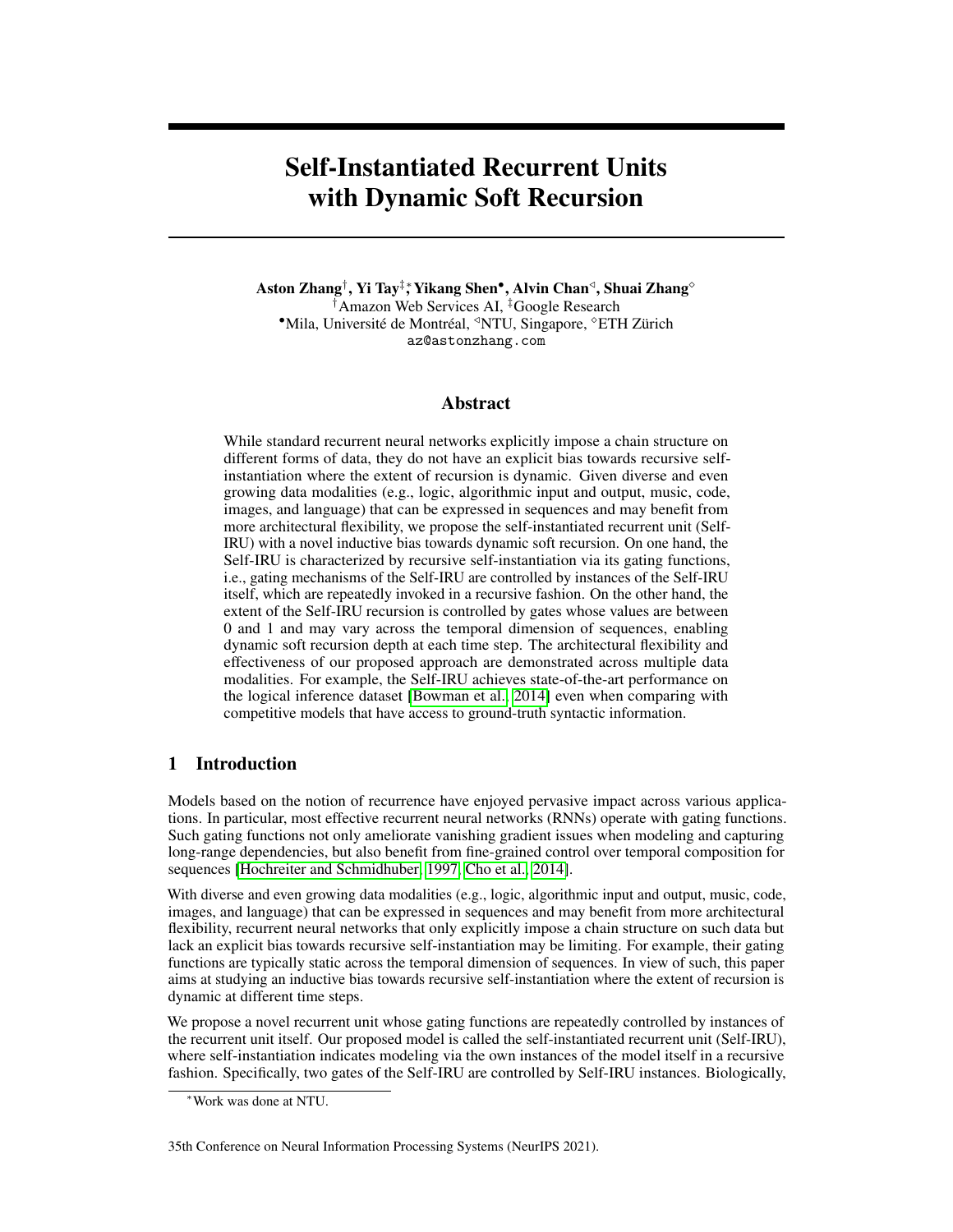[2018\]](#page-11-10), replacing the recurrent decoder with our Self-IRU decoder (TranX + Self-IRU). We only replace the recurrent decoder since our early experiments showed that varying the encoder did not yield any benefits in performance. Overall, our hyperparameter details strictly follow the codebase of [\[Yin and Neubig, 2018\]](#page-11-10), i.e., we run every model from their codebase as it is.

| Model                                           | Geo  | Atis | Jobs | Django |
|-------------------------------------------------|------|------|------|--------|
| Seq2Tree [Dong and Lapata, 2016]                | 87.1 | 84.6 |      | 31.5   |
| LPN [Ling et al., $2016$ ]                      |      |      |      | 62.3   |
| NMT [Neubig, 2015]                              |      |      |      | 45.1   |
| YN17 [Yin and Neubig, 2017]                     |      |      |      | 71.6   |
| ASN [Rabinovich et al., 2017]                   | 85.7 | 85.3 |      |        |
| ASN + Supv. Attn. [Rabinovich et al., 2017]     | 87.1 | 85.9 |      |        |
| TranX [Yin and Neubig, 2018] (reported in code) | 88.6 | 87.7 | 90.0 | 77.2   |
| TranX [Yin and Neubig, 2018] (our run)          | 87.5 | 87.5 | 90.0 | 76.7   |
| $TranX + Self-IRU$                              | 88.6 | 88.4 | 90.7 | 78.3   |

<span id="page-6-0"></span>Table 5: Experimental results (accuracy) on the semantic parsing (the Geo, Atis, and Jobs datasets) and code generation tasks (the Django dataset).

Table [5](#page-6-0) reports the experimental results in comparison with the other competitive baselines such as Seq2Tree [\[Dong and Lapata, 2016\]](#page-9-10), LPN [\[Ling et al., 2016\]](#page-10-7), NMT [\[Neubig, 2015\]](#page-10-8), YN17 [\[Yin](#page-11-11) [and Neubig, 2017\]](#page-11-11), ASN (with and without supervised attention) [\[Rabinovich et al., 2017\]](#page-10-9), and TranX [\[Yin and Neubig, 2018\]](#page-11-10). We observe that  $TranX + Self-IRU$  outperforms all the other approaches, achieving state-of-the-art performance. On the code generation task, Tran $X + Self-IRU$  outperforms Tran $X$  by  $+1.6\%$  and  $+1\%$  on all the semantic parsing tasks. More importantly,  $+1\%$  on all the semantic parsing tasks. More importantly, the performance gain over the base TranX method allows us to observe the ablative benefit of the Self-IRU that is achieved by only varying the recurrent decoder.

## 3.6 Ablation Studies of the Maximum Recursion Depth and Base Transformations

Table [6](#page-6-1) presents ablation studies of the maximum recursion depth (Section [2.1\)](#page-1-0) and base transformations (Section [2.3\)](#page-3-1) of Self-IRUs. The results are based on the semantic parsing (Atis) and code generation (Django) tasks. We can see that their optimal choice is task dependent: (i) on the semantic parsing task, using the linear layer performs better than the LSTM for base transfor-

<span id="page-6-1"></span>Table 6: Ablation studies of the maximum recursion depth and base transformation on the semantic parsing (SP) and code generation (CG) tasks.

| Max Depth | <b>Base Transformations</b> | SP.         | ( T i |
|-----------|-----------------------------|-------------|-------|
|           | Linear                      | 88.40       | 77.56 |
|           | Linear                      | 88.21 77.62 |       |
| 3         | Linear                      | 87.80 76.84 |       |
|           | <b>LSTM</b>                 | 86.61       | 78.33 |
|           | <b>LSTM</b>                 | 85.93       | 77.39 |

mations; (ii) conversely, the linear transformation performs worse than the LSTM on the code generation task.

On the whole, we also observe this across the other tasks in the experiments. Table [7](#page-6-2) reports their optimal combinations for diverse tasks in the experiments, where the maximum recursion depth is evaluated on  $L = f0; 1; 2; 3q$ . As we can tell from different optimal combinations in Table [7,](#page-6-2) choices of the maximum recursion depth and base transformations of Self-IRUs depend on tasks.

<span id="page-6-2"></span>Table 7: The optimal maximum recursion depth and base transformations for different tasks in the experiments.

| <b>Task</b>          | Max Depth      | <b>Base Transformations</b> |
|----------------------|----------------|-----------------------------|
| Image classification |                | <b>LSTM</b>                 |
| Logical inference    | 2              | <b>LSTM</b>                 |
| Tree traversal       |                | <b>LSTM</b>                 |
| Sorting              |                | <b>LSTM</b>                 |
| Music modeling       | $\mathfrak{D}$ | Linear                      |
| Semantic parsing     |                | Linear                      |
| Code generation      |                | <b>LSTM</b>                 |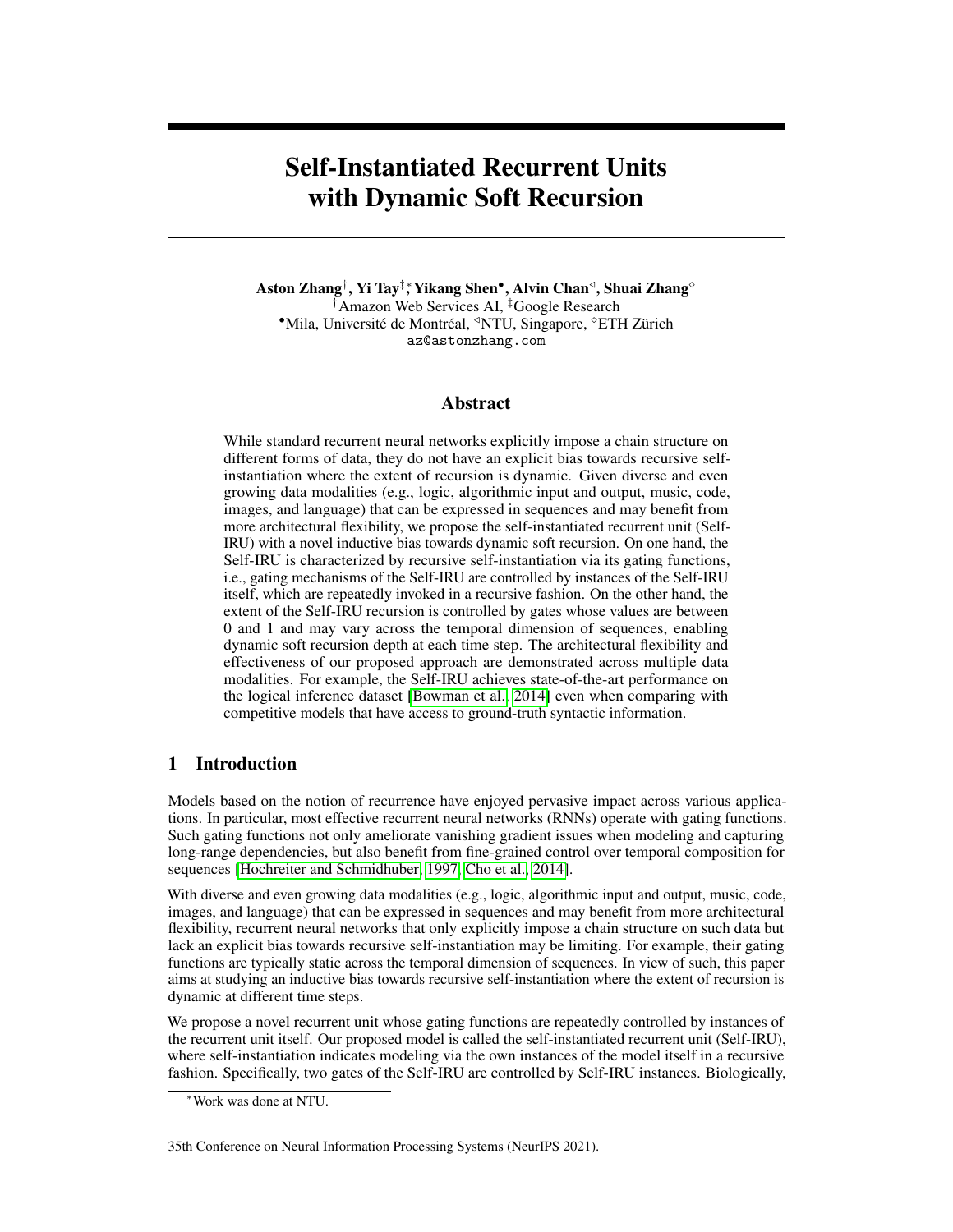#### <span id="page-7-0"></span>3.7 Analysis of Soft Depth Gates

Besides the task-specific maximum recursion depth and base transformations, empirical effectiveness of Self-IRUs may also be explained by the modeling flexibility via the inductive bias towards dynamic soft recursion (Section [2.2\)](#page-2-6). We will analyze in two aspects below.

<span id="page-7-1"></span>

Figure 3: Soft depth gate values at initialization and training epoch 10 on the CIFAR-10 and MNIST datasets.

First, during training, the Self-IRU has the flexibility of building datadependent recursive patterns of selfinstantiation. Figure [3](#page-7-1) displays values of all the soft depth gates at all the three recursion depths on the CIFAR-10 and MNIST datasets, depicting how the recursive pattern of the Self-IRU is updated during training. For different datasets, the Self-IRU also flexibly learns to construct different soft recursive (via soft depth gates of values between 0 and 1) patterns.

Second, we want to find out whether the Self-IRU has the flexibility of softly learning the recursion depth on a pertime-step basis via the inductive bias towards dynamic soft recursion. Figure [4](#page-7-2) visualizes such patterns (i) for pixelwise sequential image classification on the CIFAR-10 and MNIST datasets and (ii) for music modeling on the Nottingham dataset. Notably, all the datasets have very diverse temporal compositions of recursive patterns. More concretely, the soft depth gate values fluctuate aggressively on the CIFAR-10 dataset (consisting of color images) in Figure [4a](#page-7-2) while remaining more stable for music modeling in Figure [4c.](#page-7-2) Moreover, these soft depth gate values remain totally constant on the MNIST dataset (consisting of much simpler grayscale images) in Figure [4b.](#page-7-2) These provide compelling empirical evidence for the architectural flexibility of Self-IRUs: they can adjust the dynamic construction adaptively and can even revert to static recursion over time if necessary (such as for simpler tasks).

<span id="page-7-2"></span>

(c) Music modeling (Nottingham)

Figure 4: Soft depth gate values across the temporal dimension. "L" and "R" denote  $\begin{pmatrix} n \\ t \end{pmatrix}$  and  $\begin{pmatrix} n \\ t \end{pmatrix}$ , respectively (e.g., "LLR" denotes the node at the end of the unrolled recursive path  $\begin{pmatrix} n \\ t \end{pmatrix}$  !  $\begin{pmatrix} n \\ t \end{pmatrix}$  !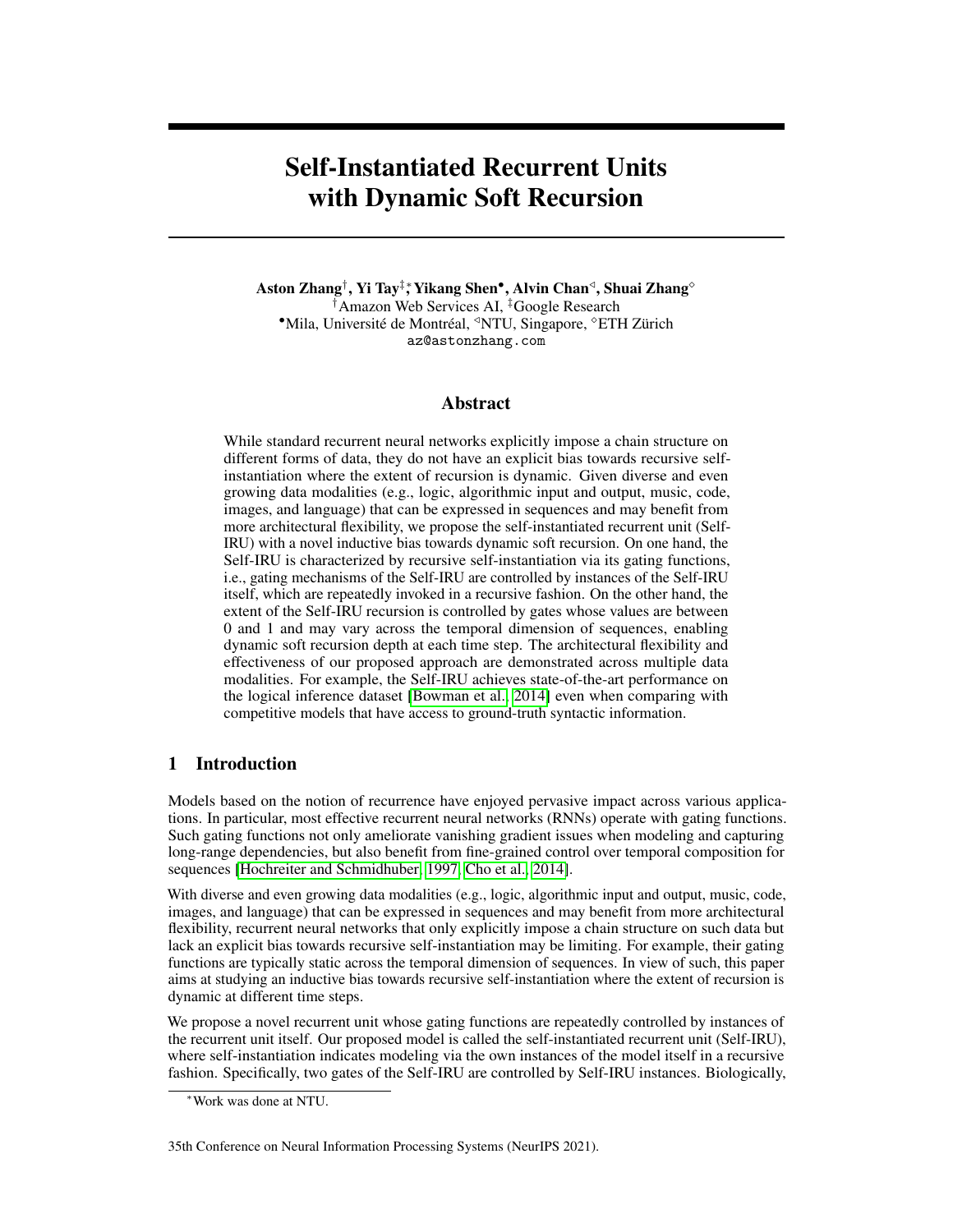The dynamic soft recursion pattern is made more intriguing by observing how the "softness" alters on the CIFAR-10 and Nottingham datasets. From Figure [4c](#page-7-2) we observe that the soft recursion pattern of the model changes in a rhythmic fashion, in line with our intuition of musical data. When dealing with pixel information, the recursive pattern in Figure [4a](#page-7-2) changes adaptively according to the more complex color-image information. Though these empirical results are intuitive, a better understanding of such behaviors may benefit from theoretical or biological perspectives in the future.

# 4 Related Work

The study of effective inductive biases for sequential representation learning has been a prosperous research direction. This has spurred on research across multiple fronts, starting from gated recurrent models [\[Hochreiter and Schmidhuber, 1997,](#page-10-0) [Cho et al., 2014\]](#page-9-1), convolution [\[Kim, 2014\]](#page-10-10), to selfattention-based models [\[Vaswani et al., 2017\]](#page-11-12).

The intrinsic hierarchical structure native to many forms of sequences has long fascinated and inspired researchers [\[Socher et al., 2013,](#page-11-1) [Bowman et al., 2014,](#page-9-0) [2016,](#page-9-11) [Dyer et al., 2016\]](#page-9-3). Nested LSTMs use hierarchical memories [\[Moniz and Krueger, 2017\]](#page-10-11). The study of recursive networks, popularized by [Socher et al.](#page-11-1) [\[2013\]](#page-11-1), has provided a foundation for learning syntax-guided composition. Along the same vein, [Tai et al.](#page-11-0) [\[2015\]](#page-11-0) proposed Tree-LSTMs that guide LSTM composition with grammar. Recent attempts have been made to learn this process without guidance or syntax-based supervision [\[Yogatama et al., 2016,](#page-11-4) [Shen et al., 2017,](#page-11-3) [Choi et al., 2018,](#page-9-4) [Havrylov et al., 2019,](#page-10-2) [Kim](#page-10-12) [et al., 2019\]](#page-10-12). Specifically, ordered-neuron LSTMs [\[Shen et al., 2018\]](#page-11-7) propose structured gating mechanisms, imbuing the recurrent unit with a tree-structured inductive bias. Besides, [Tran et al.](#page-11-13) [\[2018\]](#page-11-13) showed that recurrence is important for modeling hierarchical structure. Notably, learning hierarchical representations across multiple time-scales [\[El Hihi and Bengio, 1996,](#page-9-12) [Schmidhuber,](#page-10-13) [1992,](#page-10-13) [Koutnik et al., 2014,](#page-10-14) [Chung et al., 2016,](#page-9-13) [Hafner et al., 2017\]](#page-9-14) has also demonstrated effectiveness.

Learning an abstraction and controller over a base recurrent unit is also another compelling direction. First proposed in fast weights by [Schmidhuber](#page-10-13) [\[1992\]](#page-10-13), several recent works explored this notion. HyperNetworks [\[Ha et al., 2016\]](#page-9-15) learn to generate weights for another recurrent unit, i.e., a form of relaxed weight sharing. On the other hand, RCRN [\[Tay et al., 2018\]](#page-11-14) explicitly parameterizes the gates of an RNN unit with other RNN units. Recent studies on the recurrent unit are also reminiscent of this particular notion [\[Bradbury et al., 2016,](#page-9-16) [Lei et al., 2018\]](#page-10-15).

The fusion of recursive and recurrent architectures is also notable. This direction is probably the closest relevance to our proposed method, although with vast differences. [Liu et al.](#page-10-16) [\[2014\]](#page-10-16) proposed recursive recurrent networks for machine translation that are concerned with the more traditional syntactic supervision concept of vanilla recursive networks. [Jacob et al.](#page-10-5) [\[2018\]](#page-10-5) proposed the RRNet, which learns hierarchical structures on the fly. The RRNet proposes to learn to split or merge nodes at each time step, which makes it reminiscent of other works [\[Choi et al., 2018,](#page-9-4) [Shen et al., 2018\]](#page-11-7). [Lee](#page-10-17) [and Osindero](#page-10-17) [\[2016\]](#page-10-17) and [Aydin and Güngör](#page-9-17) [\[2020\]](#page-9-17) proposed to feed recursive neural network output into recurrent models. [Alvarez-Melis and Jaakkola](#page-9-18) [\[2016\]](#page-9-18) proposed doubly recurrent decoders for tree-structured decoding. The core of their method is a depth and breath-wise recurrence which is similar to our model. However, our Self-IRU is concerned with learning recursive self-instantiation, which is in sharp contrast to their objective of decoding trees.

Last, our work combines the idea of external meta-controllers [\[Schmidhuber, 1992,](#page-10-13) [Ha et al., 2016,](#page-9-15) [Tay et al., 2018\]](#page-11-14) with recursive architectures. Specifically, our recursive parameterization is also a form of dynamic memory that offers improved expressiveness in similar spirit to memory-augmented recurrent models [\[Santoro et al., 2018,](#page-10-18) [Graves et al., 2014,](#page-9-19) [Tran et al., 2016\]](#page-11-15).

# 5 Summary and Discussions

We proposed the Self-IRU that is characterized by recursive instantiation of the model itself, where the extent of the recursion may vary temporally. The experiments across multiple modalities demonstrated the architectural flexibility and effectiveness of the Self-IRU. While there is a risk of abusing the Self-IRU such as for generating fake contents, we believe that our model is overall beneficial through effective understanding of our digitalized world across diverse modalities.

Acknowledgements. We thank the anonymous reviewers for the insightful comments on this paper.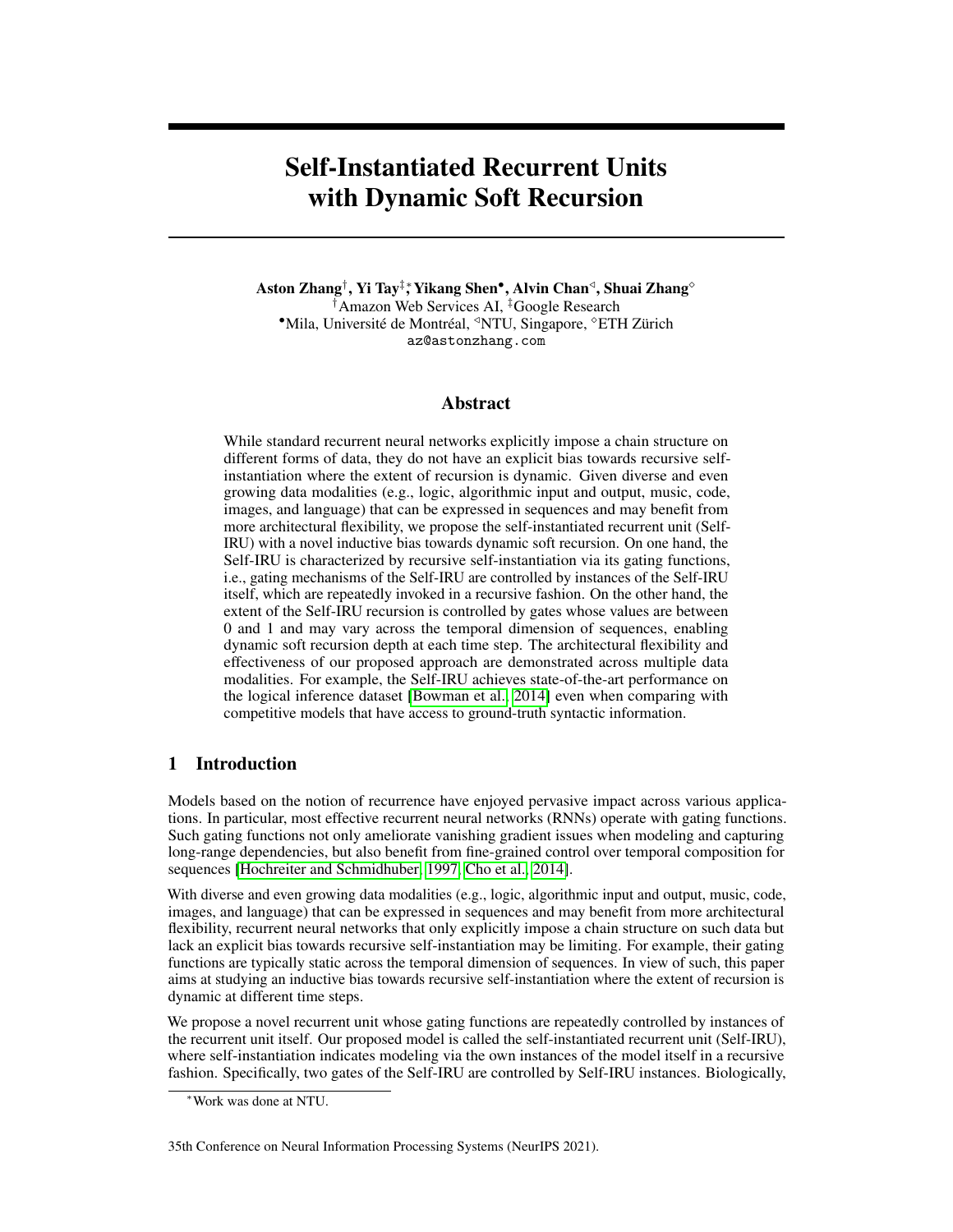# References

- <span id="page-9-18"></span>David Alvarez-Melis and Tommi S Jaakkola. Tree-structured decoding with doubly-recurrent neural networks. 2016.
- <span id="page-9-17"></span>Cem Rifki Aydin and Tunga Güngör. Combination of recursive and recurrent neural networks for aspect-based sentiment analysis using inter-aspect relations. *IEEE Access*, 8:77820–77832, 2020.
- <span id="page-9-6"></span>Dzmitry Bahdanau, Kyunghyun Cho, and Yoshua Bengio. Neural machine translation by jointly learning to align and translate. *arXiv preprint arXiv:1409.0473*, 2014.
- <span id="page-9-9"></span>Shaojie Bai, J Zico Kolter, and Vladlen Koltun. An empirical evaluation of generic convolutional and recurrent networks for sequence modeling. *arXiv preprint arXiv:1803.01271*, 2018a.
- <span id="page-9-5"></span>Shaojie Bai, J Zico Kolter, and Vladlen Koltun. Trellis networks for sequence modeling. *arXiv preprint arXiv:1810.06682*, 2018b.
- <span id="page-9-7"></span>Nicolas Boulanger-Lewandowski, Yoshua Bengio, and Pascal Vincent. Modeling temporal dependencies in high-dimensional sequences: Application to polyphonic music generation and transcription. *arXiv preprint arXiv:1206.6392*, 2012.
- <span id="page-9-0"></span>Samuel R Bowman, Christopher Potts, and Christopher D Manning. Recursive neural networks can learn logical semantics. *arXiv preprint arXiv:1406.1827*, 2014.
- <span id="page-9-11"></span>Samuel R Bowman, Jon Gauthier, Abhinav Rastogi, Raghav Gupta, Christopher D Manning, and Christopher Potts. A fast unified model for parsing and sentence understanding. *arXiv preprint arXiv:1603.06021*, 2016.
- <span id="page-9-16"></span>James Bradbury, Stephen Merity, Caiming Xiong, and Richard Socher. Quasi-recurrent neural networks. *arXiv preprint arXiv:1611.01576*, 2016.
- <span id="page-9-1"></span>Kyunghyun Cho, Bart Van Merriënboer, Caglar Gulcehre, Dzmitry Bahdanau, Fethi Bougares, Holger Schwenk, and Yoshua Bengio. Learning phrase representations using rnn encoder-decoder for statistical machine translation. *arXiv preprint arXiv:1406.1078*, 2014.
- <span id="page-9-4"></span>Jihun Choi, Kang Min Yoo, and Sang-goo Lee. Learning to compose task-specific tree structures. In *Thirty-Second AAAI Conference on Artificial Intelligence*, 2018.
- <span id="page-9-8"></span>Junyoung Chung, Caglar Gulcehre, KyungHyun Cho, and Yoshua Bengio. Empirical evaluation of gated recurrent neural networks on sequence modeling. *arXiv preprint arXiv:1412.3555*, 2014.
- <span id="page-9-13"></span>Junyoung Chung, Sungjin Ahn, and Yoshua Bengio. Hierarchical multiscale recurrent neural networks. *arXiv preprint arXiv:1609.01704*, 2016.
- <span id="page-9-10"></span>Li Dong and Mirella Lapata. Language to logical form with neural attention. *arXiv preprint arXiv:1601.01280*, 2016.
- <span id="page-9-3"></span>Chris Dyer, Adhiguna Kuncoro, Miguel Ballesteros, and Noah A Smith. Recurrent neural network grammars. *arXiv preprint arXiv:1602.07776*, 2016.
- <span id="page-9-12"></span>Salah El Hihi and Yoshua Bengio. Hierarchical recurrent neural networks for long-term dependencies. In *Advances in neural information processing systems*, pages 493–499, 1996.
- <span id="page-9-2"></span>Alex Graves. Adaptive computation time for recurrent neural networks. *arXiv preprint arXiv:1603.08983*, 2016.
- <span id="page-9-19"></span>Alex Graves, Greg Wayne, and Ivo Danihelka. Neural turing machines. *arXiv preprint arXiv:1410.5401*, 2014.

<span id="page-9-15"></span>David Ha, Andrew Dai, and Quoc V Le. Hypernetworks. *arXiv preprint arXiv:1609.09106*, 2016.

<span id="page-9-14"></span>Danijar Hafner, Alexander Irpan, James Davidson, and Nicolas Heess. Learning hierarchical information flow with recurrent neural modules. In *Advances in Neural Information Processing Systems*, pages 6724–6733, 2017.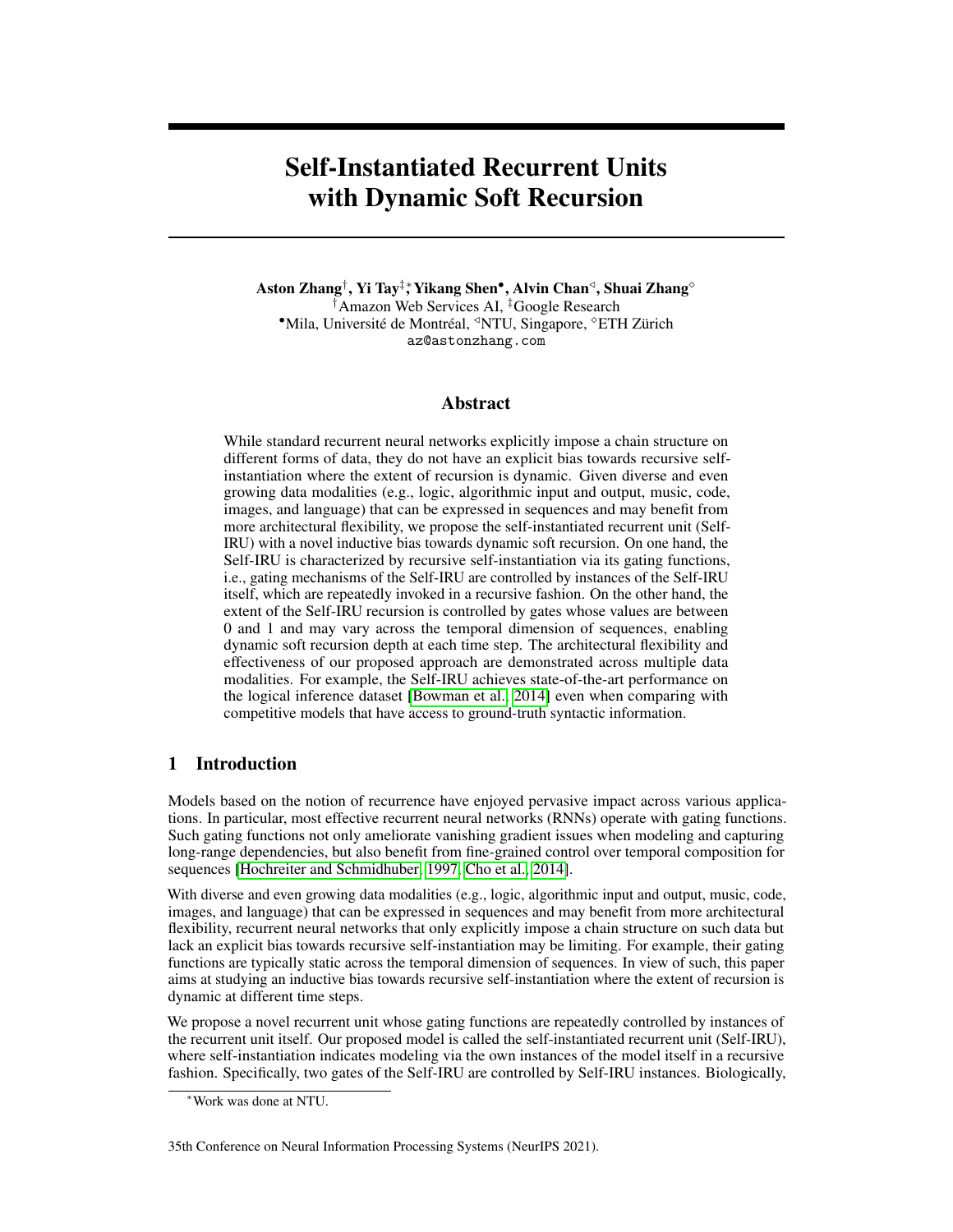- <span id="page-10-2"></span>Serhii Havrylov, Germán Kruszewski, and Armand Joulin. Cooperative learning of disjoint syntax and semantics. *arXiv preprint arXiv:1902.09393*, 2019.
- <span id="page-10-3"></span>Kaiming He, Xiangyu Zhang, Shaoqing Ren, and Jian Sun. Deep residual learning for image recognition. In *Proceedings of the IEEE conference on computer vision and pattern recognition*, pages 770–778, 2016.
- <span id="page-10-0"></span>Sepp Hochreiter and Jürgen Schmidhuber. Long short-term memory. *Neural computation*, 9(8): 1735–1780, 1997.
- <span id="page-10-5"></span>Athul Paul Jacob, Zhouhan Lin, Alessandro Sordoni, and Yoshua Bengio. Learning hierarchical structures on-the-fly with a recurrent-recursive model for sequences. In *Proceedings of The Third Workshop on Representation Learning for NLP*, pages 154–158, 2018.
- <span id="page-10-10"></span>Yoon Kim. Convolutional neural networks for sentence classification, 2014.
- <span id="page-10-12"></span>Yoon Kim, Chris Dyer, and Alexander M Rush. Compound probabilistic context-free grammars for grammar induction. *arXiv preprint arXiv:1906.10225*, 2019.
- <span id="page-10-14"></span>Jan Koutnik, Klaus Greff, Faustino Gomez, and Juergen Schmidhuber. A clockwork rnn. *arXiv preprint arXiv:1402.3511*, 2014.
- <span id="page-10-1"></span>Trenton Kriete, David C Noelle, Jonathan D Cohen, and Randall C O'Reilly. Indirection and symbollike processing in the prefrontal cortex and basal ganglia. *Proceedings of the National Academy of Sciences*, 110(41):16390–16395, 2013.
- <span id="page-10-17"></span>Chen-Yu Lee and Simon Osindero. Recursive recurrent nets with attention modeling for ocr in the wild. In *Proceedings of the IEEE Conference on Computer Vision and Pattern Recognition*, pages 2231–2239, 2016.
- <span id="page-10-15"></span>Tao Lei, Yu Zhang, Sida I Wang, Hui Dai, and Yoav Artzi. Simple recurrent units for highly parallelizable recurrence. In *Proceedings of the 2018 Conference on Empirical Methods in Natural Language Processing*, pages 4470–4481, 2018.
- <span id="page-10-4"></span>Shuai Li, Wanqing Li, Chris Cook, Ce Zhu, and Yanbo Gao. Independently recurrent neural network (indrnn): Building a longer and deeper rnn. In *Proceedings of the IEEE Conference on Computer Vision and Pattern Recognition*, pages 5457–5466, 2018a.
- <span id="page-10-6"></span>Zhuohan Li, Di He, Fei Tian, Wei Chen, Tao Qin, Liwei Wang, and Tie-Yan Liu. Towards binaryvalued gates for robust lstm training. *arXiv preprint arXiv:1806.02988*, 2018b.
- <span id="page-10-7"></span>Wang Ling, Edward Grefenstette, Karl Moritz Hermann, Tomáš Kočiskỳ, Andrew Senior, Fumin Wang, and Phil Blunsom. Latent predictor networks for code generation. *arXiv preprint arXiv:1603.06744*, 2016.
- <span id="page-10-16"></span>Shujie Liu, Nan Yang, Mu Li, and Ming Zhou. A recursive recurrent neural network for statistical machine translation. In *Proceedings of the 52nd Annual Meeting of the Association for Computational Linguistics (Volume 1: Long Papers)*, pages 1491–1500, 2014.
- <span id="page-10-11"></span>Joel Ruben Antony Moniz and David Krueger. Nested lstms. In *Asian Conference on Machine Learning*, pages 530–544. PMLR, 2017.
- <span id="page-10-8"></span>Graham Neubig. lamtram: A toolkit for language and translation modeling using neural networks, 2015.
- <span id="page-10-9"></span>Maxim Rabinovich, Mitchell Stern, and Dan Klein. Abstract syntax networks for code generation and semantic parsing. *arXiv preprint arXiv:1704.07535*, 2017.
- <span id="page-10-18"></span>Adam Santoro, Ryan Faulkner, David Raposo, Jack Rae, Mike Chrzanowski, Theophane Weber, Daan Wierstra, Oriol Vinyals, Razvan Pascanu, and Timothy Lillicrap. Relational recurrent neural networks. In *Advances in Neural Information Processing Systems*, pages 7299–7310, 2018.
- <span id="page-10-13"></span>Jürgen Schmidhuber. Learning complex, extended sequences using the principle of history compression. *Neural Computation*, 4(2):234–242, 1992.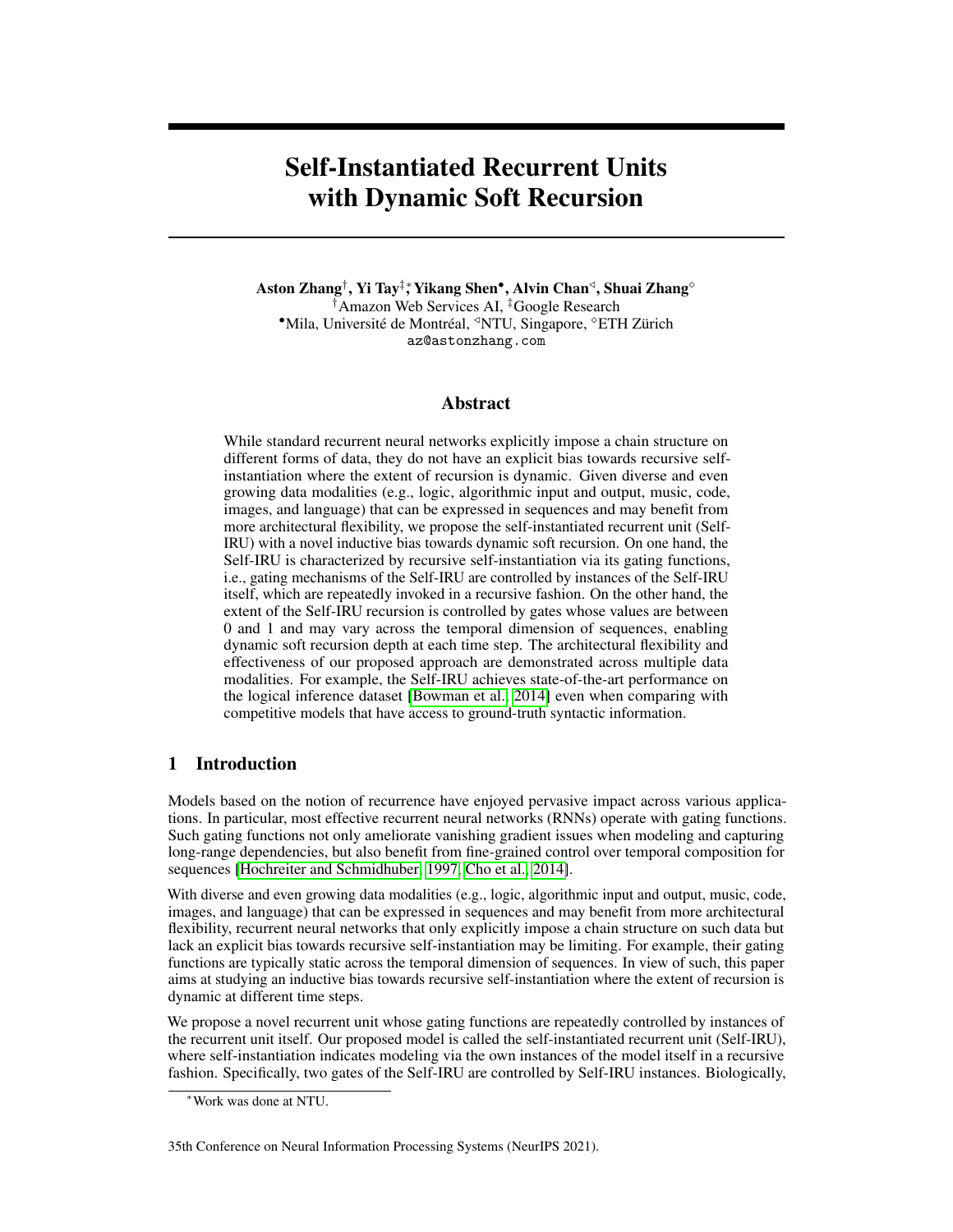- <span id="page-11-3"></span>Yikang Shen, Zhouhan Lin, Chin-Wei Huang, and Aaron Courville. Neural language modeling by jointly learning syntax and lexicon. *arXiv preprint arXiv:1711.02013*, 2017.
- <span id="page-11-7"></span>Yikang Shen, Shawn Tan, Alessandro Sordoni, and Aaron Courville. Ordered neurons: Integrating tree structures into recurrent neural networks. *arXiv preprint arXiv:1810.09536*, 2018.
- <span id="page-11-1"></span>Richard Socher, Alex Perelygin, Jean Wu, Jason Chuang, Christopher D Manning, Andrew Ng, and Christopher Potts. Recursive deep models for semantic compositionality over a sentiment treebank. In *Proceedings of the 2013 conference on empirical methods in natural language processing*, pages 1631–1642, 2013.
- <span id="page-11-9"></span>Kyungwoo Song, JoonHo Jang, Il-Chul Moon, et al. Bivariate beta lstm. *arXiv preprint arXiv:1905.10521*, 2019.
- <span id="page-11-17"></span>Rupesh Kumar Srivastava, Klaus Greff, and Jürgen Schmidhuber. Highway networks. *arXiv preprint arXiv:1505.00387*, 2015.
- <span id="page-11-8"></span>Ilya Sutskever, Oriol Vinyals, and Quoc V Le. Sequence to sequence learning with neural networks. In *Advances in neural information processing systems*, pages 3104–3112, 2014.
- <span id="page-11-0"></span>Kai Sheng Tai, Richard Socher, and Christopher D Manning. Improved semantic representations from tree-structured long short-term memory networks. *arXiv preprint arXiv:1503.00075*, 2015.
- <span id="page-11-14"></span>Yi Tay, Anh Tuan Luu, and Siu Cheung Hui. Recurrently controlled recurrent networks. In *Advances in Neural Information Processing Systems*, pages 4731–4743, 2018.
- <span id="page-11-15"></span>Ke Tran, Arianna Bisazza, and Christof Monz. Recurrent memory networks for language modeling. *arXiv preprint arXiv:1601.01272*, 2016.
- <span id="page-11-13"></span>Ke Tran, Arianna Bisazza, and Christof Monz. The importance of being recurrent for modeling hierarchical structure. *arXiv preprint arXiv:1803.03585*, 2018.
- <span id="page-11-6"></span>Trieu H Trinh, Andrew M Dai, Minh-Thang Luong, and Quoc V Le. Learning longer-term dependencies in rnns with auxiliary losses. *arXiv preprint arXiv:1803.00144*, 2018.
- <span id="page-11-12"></span>Ashish Vaswani, Noam Shazeer, Niki Parmar, Jakob Uszkoreit, Llion Jones, Aidan N Gomez, Łukasz Kaiser, and Illia Polosukhin. Attention is all you need. In *Advances in neural information processing systems*, pages 5998–6008, 2017.
- <span id="page-11-16"></span>Ashish Vaswani, Samy Bengio, Eugene Brevdo, Francois Chollet, Aidan N. Gomez, Stephan Gouws, Llion Jones, Łukasz Kaiser, Nal Kalchbrenner, Niki Parmar, Ryan Sepassi, Noam Shazeer, and Jakob Uszkoreit. Tensor2tensor for neural machine translation. *CoRR*, abs/1803.07416, 2018. URL <http://arxiv.org/abs/1803.07416>.
- <span id="page-11-2"></span>Wenya Wang and Sinno Jialin Pan. Syntactically meaningful and transferable recursive neural networks for aspect and opinion extraction. *Computational Linguistics*, 45(4):705–736, 2020.
- <span id="page-11-11"></span>Pengcheng Yin and Graham Neubig. A syntactic neural model for general-purpose code generation. *arXiv preprint arXiv:1704.01696*, 2017.
- <span id="page-11-10"></span>Pengcheng Yin and Graham Neubig. Tranx: A transition-based neural abstract syntax parser for semantic parsing and code generation. *arXiv preprint arXiv:1810.02720*, 2018.
- <span id="page-11-4"></span>Dani Yogatama, Phil Blunsom, Chris Dyer, Edward Grefenstette, and Wang Ling. Learning to compose words into sentences with reinforcement learning. *arXiv preprint arXiv:1611.09100*, 2016.
- <span id="page-11-5"></span>Aston Zhang, Zachary C Lipton, Mu Li, and Alexander J Smola. Dive into deep learning. *arXiv preprint arXiv:2106.11342*, 2021.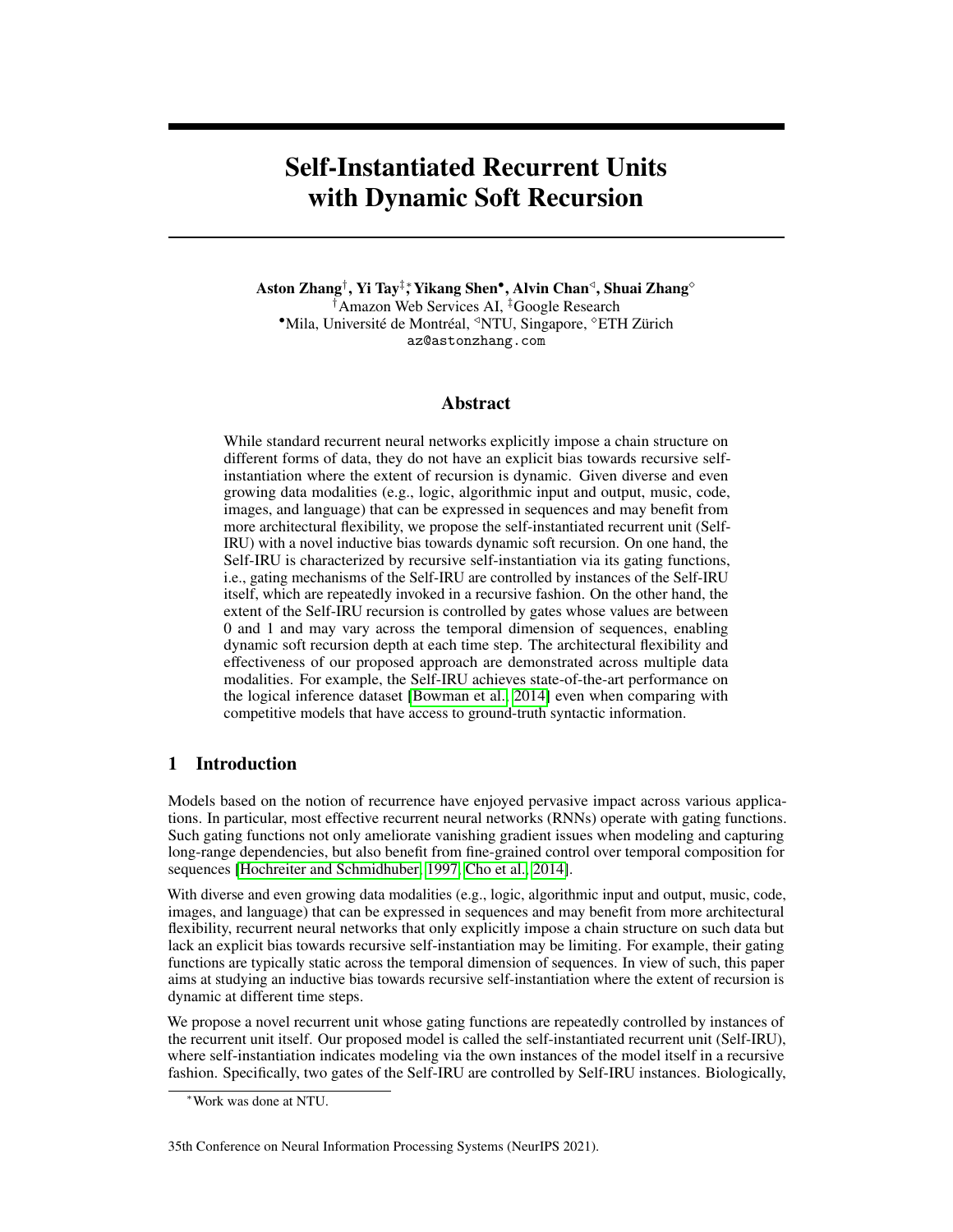# A Appendix

## <span id="page-12-0"></span>A.1 Non-Autoregressive Variant

We postulate that the Self-IRU can also be useful as a (parallel) non-autoregressive model. This can be interpreted as a form of recursive feed-forward layers that is used in place of the recurrent and autoregressive Self-IRU.

By dispensing with the reliance on the hidden states of the previous time steps and the memory cells, the non-autoregressive variant of the Self-IRU is redefined as

$$
\mathbf{f}_t^{(l)} = \begin{cases} \n\text{sn} & \text{self-IRU}^{(l-1)}(\mathbf{x}_t) + (1 - \frac{\text{sn}}{t}) F_f^{(l)}(\mathbf{x}_t) \\
\mathbf{o}_t^{(l)} = \n\end{cases}
$$
\n
$$
\mathbf{r}_t^{(l)} = \tanh F_z^{(l)}(\mathbf{x}_t) \\
\mathbf{r}_t^{(l)} = \tanh F_z^{(l)}(\mathbf{x}_t) \\
\mathbf{r}_t^{(l)} = \mathbf{f}_t^{(l)} \quad \mathbf{x}_t + \mathbf{o}_t^{(l)} \quad \mathbf{z}_t^{(l)} \\
\mathbf{h}_t^{(l)} = \mathbf{R}_t^{(l)} + \mathbf{x}_t.
$$

As we will show in the experiments, this non-autoregressive Self-IRU variant can be used in place of position-wise feed-forward layers in the Transformer architecture [\[Vaswani et al., 2017\]](#page-11-12). In this case, base transformations  $F_*^{(l)}$  for  $2 \text{ ff}$ ; o; zg are position-wise functions as well.

## A.2 Experiments on Neural Machine Translation

To evaluate whether the non-autoregressive variant of the Self-IRU can boost the performance of Transformers, we conduct neural machine translation experiments on two IWSLT datasets that are collections derived from TED talks. Specifically, we compare on the IWSLT 2014 German-English (De-En) and IWSLT 2015 English-Vietnamese (En-Vi) datasets.

We replace the multi-head aggregation layer in the Transformer [\[Vaswani et al., 2017\]](#page-11-12) with the non-autoregressive variant of the Self-IRU as described in Section [A.1,](#page-12-0) setting base transformations with linear layers and the maximum recursion depth as 2. For our experiments, we use the standard implementation and hyperparameters in Tensor2Tensor<sup>[4](#page-12-1)</sup> [\[Vaswani et al., 2018\]](#page-11-16) with the base setting for Transformers. For evaluation, model averaging is used (latest 5 checkpoints) and the beam search with beam size 8 (De-En) and 4 (En-Vi) and length penalty of 0.6 is adopted for decoding.

<span id="page-12-2"></span>Table 8: Experimental results (BLEU) on the IWSLT 2014 De-En and IWSLT 2015 En-Vi neural machine translation tasks.

| Model                              | IWSLT 2014 De-En   IWSLT 2015 En-Vi |       |
|------------------------------------|-------------------------------------|-------|
| Transformer [Vaswani et al., 2017] | 36.30                               | 28.43 |
| Transformer + Self-IRU             | 37.09                               | 30.81 |

Table [8](#page-12-2) reports results on the two neural machine translation tasks. On the IWSLT 2014 De-En and IWSLT 2015 En-Vi datasets, the non-autoregressive Self-IRU variant boosts the performance of the Transformer by +0:79 and +2:38 BLEU, respectively.

## A.3 Connections to Other Recurrent Models

Self-IRUs can be considered as a broader framework. Here we briefly discuss how Self-IRUs connect to some other recurrent models.

For example, according to the base case of the self-instantiation gates, when setting the maximum recursive depth  $L = 0$ , the Self-IRU can be reverted to a simple recurrent unit (SRU) [\[Lei et al.,](#page-10-15)

<span id="page-12-1"></span><sup>4</sup> <https://github.com/tensorflow/tensor2tensor>